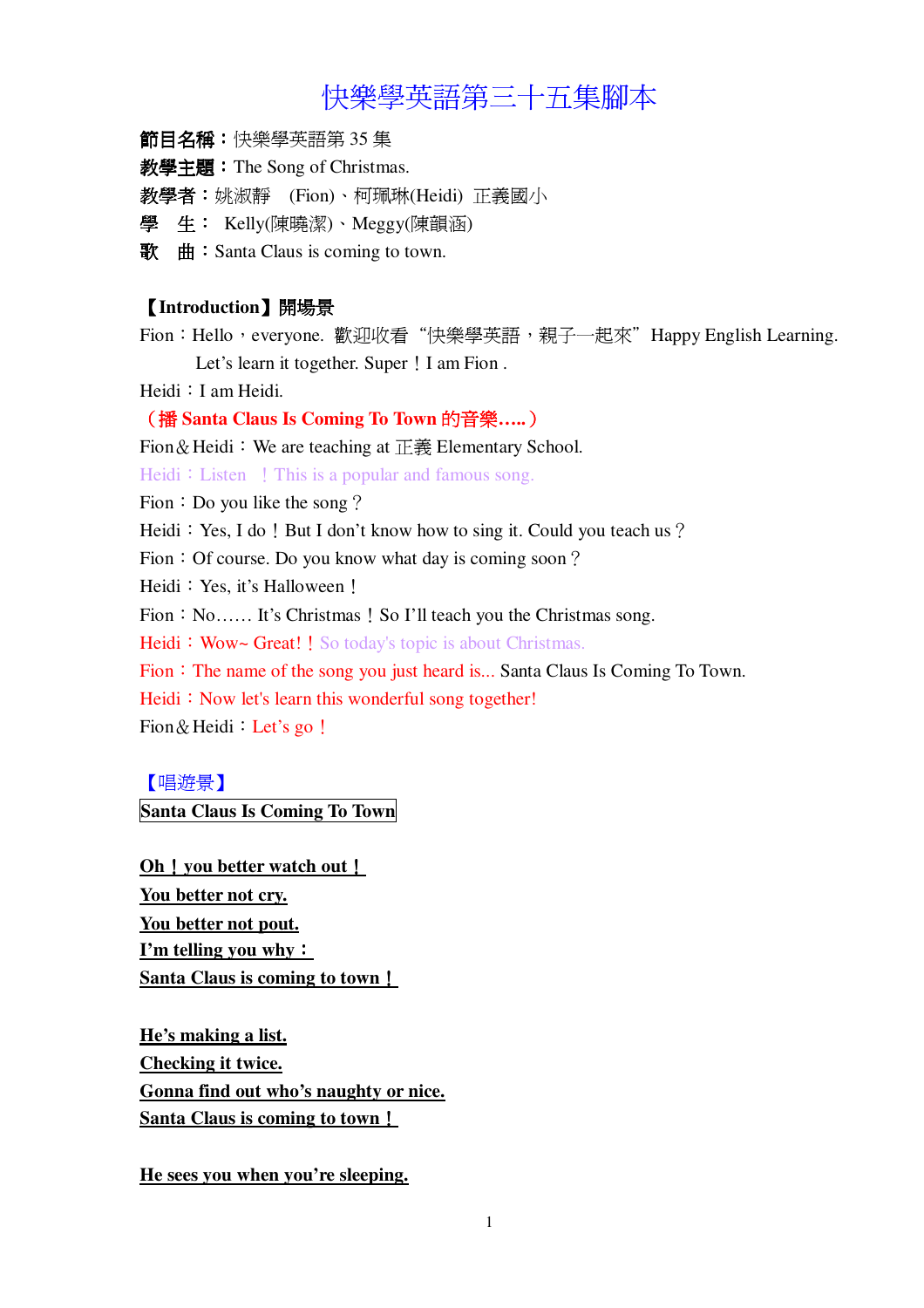**He knows when you're awake. He knows if you've been bad or good . So** be good for goodness sake!

**Oh**! **you** better **watch** out! **You better not cry You better not pout. I'm telling** you why: **Santa Claus** is coming to town!

## 【聖誕節背景 1】

S1: Fion老師, 剛才這首Santa Claus Is Coming To Town.好好聽喔, 可是我有點聽不懂 歌詞的意思耶……

Fion: Don't worry! Let's learn the words. The first word is Santa Claus 聖誕老人。

S1: Santa Claus

Fion: town 城鎮 . "Santa Claus is coming to town."聖誔老公公要淮城囉!

 $S1:$  town

Fion: cry 哭泣. "A baby can cry as soon as it is born." 嬰兒一出生後,便會哭了

 $S1:crv$ 

Fion: pout 嘟嘴。

 $S1 : \text{pout}$ 

Fion: 小朋友是不是遇到不高興的事情都會嘟嘴 3 ? The child sat there pouting.那孩子坐 在那兒,一副不高興的樣子。接下來, list 名單。

 $S1:$  list

Fion: naughty 調皮

 $S1$ : naughty

```
Fion: He is a naughty child. 他是個淘氣的小孩。看下一張圖片, awake 醒著
```
- $S1:$  awake
- Fion: goodness 棒的、好的
- $S1$ : goodness

Fion: sake 獎賞

 $S1$  : sake

Fion: 教了大家這麼多關於Santa Claus Is Coming To Town.這首歌的歌詞, 不知道大家 都記住了嗎?接下來Heidi老師要跟小朋友玩玩單字的益智遊戲喔!一起去看看 吧!

## **【Q-time** 背景】

Heidi: This is a simple game,use your memory to match the picture and vocabulary .這個遊 戲很簡單,運用你的記憶力,找出相同的單字及圖片並配對哦!Are you ready? S1&S2: Yes! We are ready!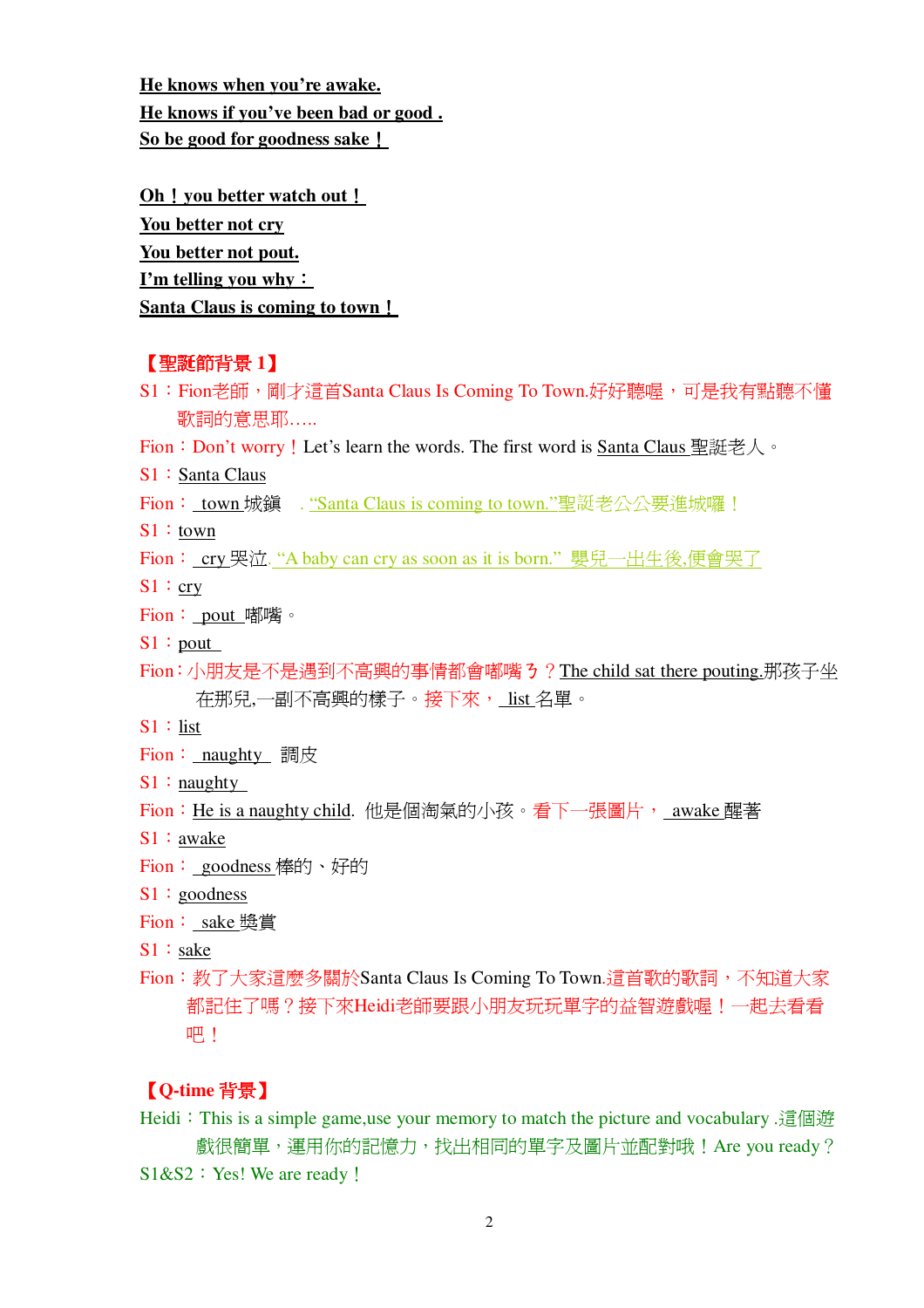Heidi: Ok! paper , scissors, rock! .....Meggy you are the first.

 $Meggy: A1C2$ 

- Heidi:  $A1C2...$ are you sure?Do you choice the same number with Meggy.
- Heidi: That's take a look.Oh! A1is town and C2is cry.

Sorry….

## Ok! Kelly it's your turn.

- Kelly: B3C3
- Heidi: B3C3…Let's check it out…B3 is pout C3is cry. Oh, you are wrong.
- $Megy: C2C3$
- Heidi: C2C3… Let find out together.… C2 is cry C3is cry. Oh, you got it! All right! You got one point. Kelly  $\cdot$  it's your turn.
- Kelly: A1B2
- Heidi:  $A1B2...$  Let's take a look…A1 is townB2is town. Oh, you got it.
- Meggy: Heidi, I have an idea. B3A3.
- Heidi: Mm…Are you sure? Let 's check it out.…A3 is pout and B3 is pout.Oh! Yes, you got it.

電視機前的小朋友,你們是不是也都答對了3?除了剛剛 Fion 老師教大家的單 字之外,這首 Santa Claus Is Coming To Town.歌詞中也出現了幾個常用的片語

喔!像是 watch out 注意,例如:Watch out ! Here comes a car.小心!有車來了。 S2: watch out 注意

Heidi: find out找出。例如: Please help Marry to find out her jacket .請幫我找出那件外套。 S2: find out 找出。

Heidi: 另外我們還要教大家一個很常用的單字, checking 檢杳。

S2: checking 檢杳。

Heidi:考試的時候老師都會提醒小朋友說, Please check your answers. 請檢查一下你的 答案。學會歌詞中的單字及片語之後,接下來我們要來把歌詞唸一次囉,不要走  $\frac{1}{2}$   $\frac{1}{2}$   $\frac{1}{2}$   $\frac{1}{2}$   $\frac{1}{2}$   $\frac{1}{2}$   $\frac{1}{2}$   $\frac{1}{2}$   $\frac{1}{2}$   $\frac{1}{2}$   $\frac{1}{2}$   $\frac{1}{2}$   $\frac{1}{2}$   $\frac{1}{2}$   $\frac{1}{2}$   $\frac{1}{2}$   $\frac{1}{2}$   $\frac{1}{2}$   $\frac{1}{2}$   $\frac{1}{2}$   $\frac{1}{2}$   $\frac{1}{2}$ 

【聖誕老公公進城的背景】

Heidi: Now you know the words already ,so let's take a look our sentences. Are you ready? Fion & Heidi: Let's go!

- Fion: Oh! you better watch out ! 你最好要注意哦!
- Heidi: You better not cry. 你最好別再哭了
- Fion: You better not pout. 你最好別再嘟嘴生氣囉!
- Heidi: I'm telling you why 我來告訴你們為什麼哦!
- Fion: Santa Claus is coming to town. 聖誕老人要進城囉!
- Heidi: He's making a list. 他正在列出乖寶寶名單哦!
- Fion: Checking it twice. 他還檢查了兩次乖寶寶名單哦!
- Heidi: Gonna find out who's naughty or nice. 他要找出誰是淘氣小孩或誰是乖寶寶。
- Fion: Santa Claus is coming to town. 聖誕老人要進城囉!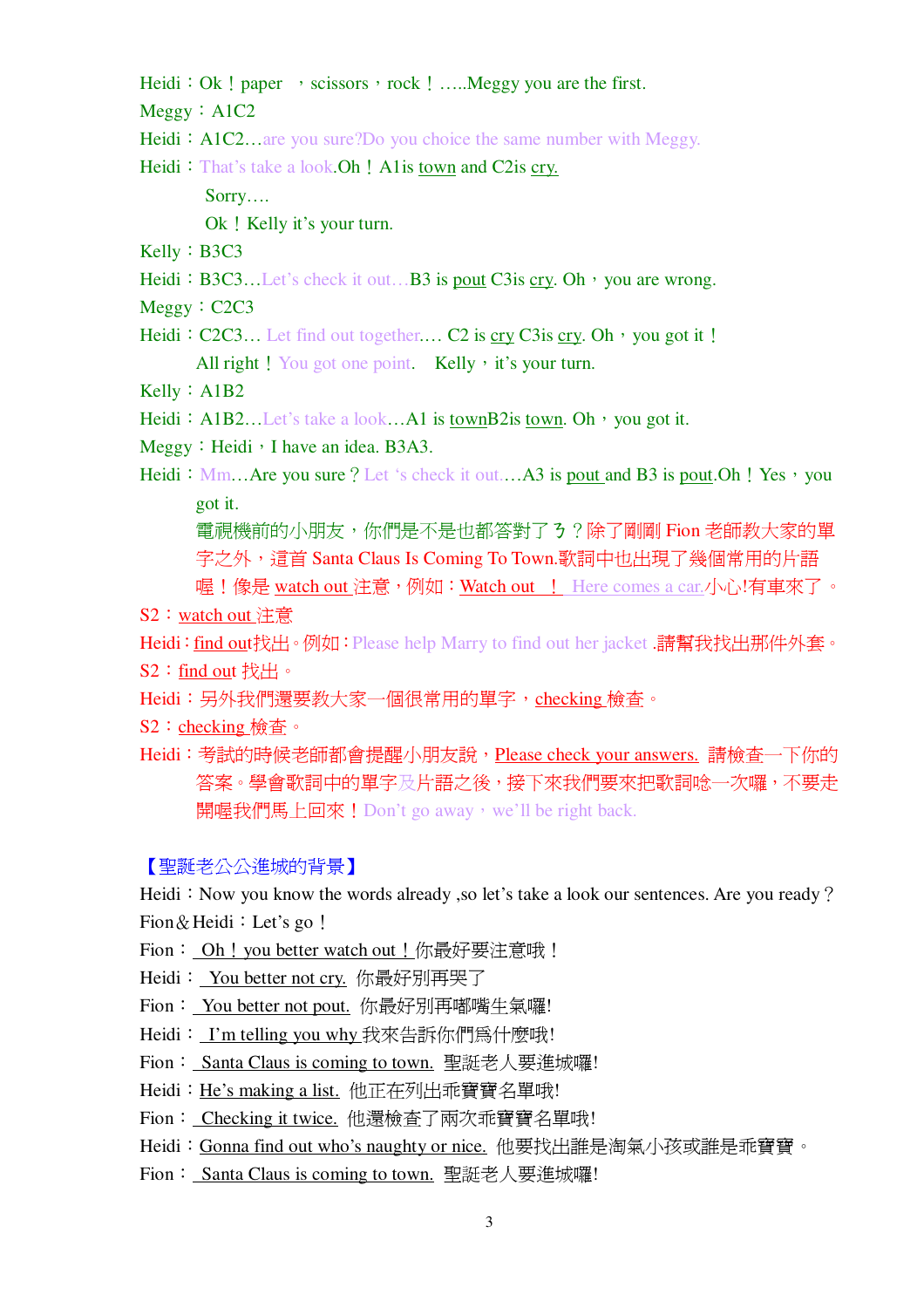- Heidi: He sees you when you're sleeping. 當你熟睡時, 他會靜靜的看著你
- Fion: He knows when you're awake. 當你起床睡時, 他也知道哦!
- Heidi: He knows if you've been bad or good. 他就會知道誰是乖小孩誰是壞小孩哦!
- Fion: So be good for goodness sake 所以要當乖寶寶才能得到獎嘗哦!
- Fion: 小朋友是不是都記起來了3?讓我們再聽一次這首歌曲吧!

短劇 ENGLISH PLAY

- S2: Mommy, tell me something about Santa Claus.
- S1: Do you know who's Santa?
- S2: Yes I've see pictures. Red suit with white trim black belt pointy hat big beard….Where does he come from ?
- S1: He lives at the North Pole, with his wife, Mrs. Claus.
- S<sub>2</sub>: And then  $\frac{1}{2}$
- $S1$ : He lands on people's roofs and comes down their chimneys.
- $S2: Yes \cdot I$  see. And the toys go under the Christmas tree or in stockings hung over the fireplace.
- S1: Right! So you have to hang up your stocking on our Christmas tree.
- S2: Wow! It sounds pretty good.
- S1: Oh! It's time for dinner. Let's go!

## 短劇內容釋義(3~5min)

## 由 Heidi and Fion 解釋短劇的內容

Fion: Now Fion  $&$  Heidi will express the conversation.

The first sentence is….

Mommy, tell me something about Santa Claus .

```
Mommy,請妳告訴我有關聖誕老人的事情好嗎?
```
當你要告訴我有關某事時,你便可以說

Tell me something about

譬如說:Tell me something about Henry Potter. 告訴我有關哈利波特的事。

Heidi: Do you know who's Santa? 你知道誰是聖誕老公公嗎?

Do you know\_\_\_\_\_\_\_\_\_\_\_\_\_? 你知道某人或某事嗎?

譬如說: Do you know that boy? 你知道那位男孩嗎?

Fion: Yes, I've see pictures. Red suit with white trim, black belt, pointy hat, big

beard....Where does he come from?

是呀!我有看過照片哦!紅色的外衣,搭配白邊、黑色的腰帶,尖尖的帽子、大 鬍子 ••• 他到底是從哪裡來的呢?

小朋友,問人家從哪裡來,就可以這麼說...

Where do you come from? 你從哪裡來?

Heidi: He lives at the North Pole, with his wife, Mrs. Claus.他和他太太聖誕老婆婆住在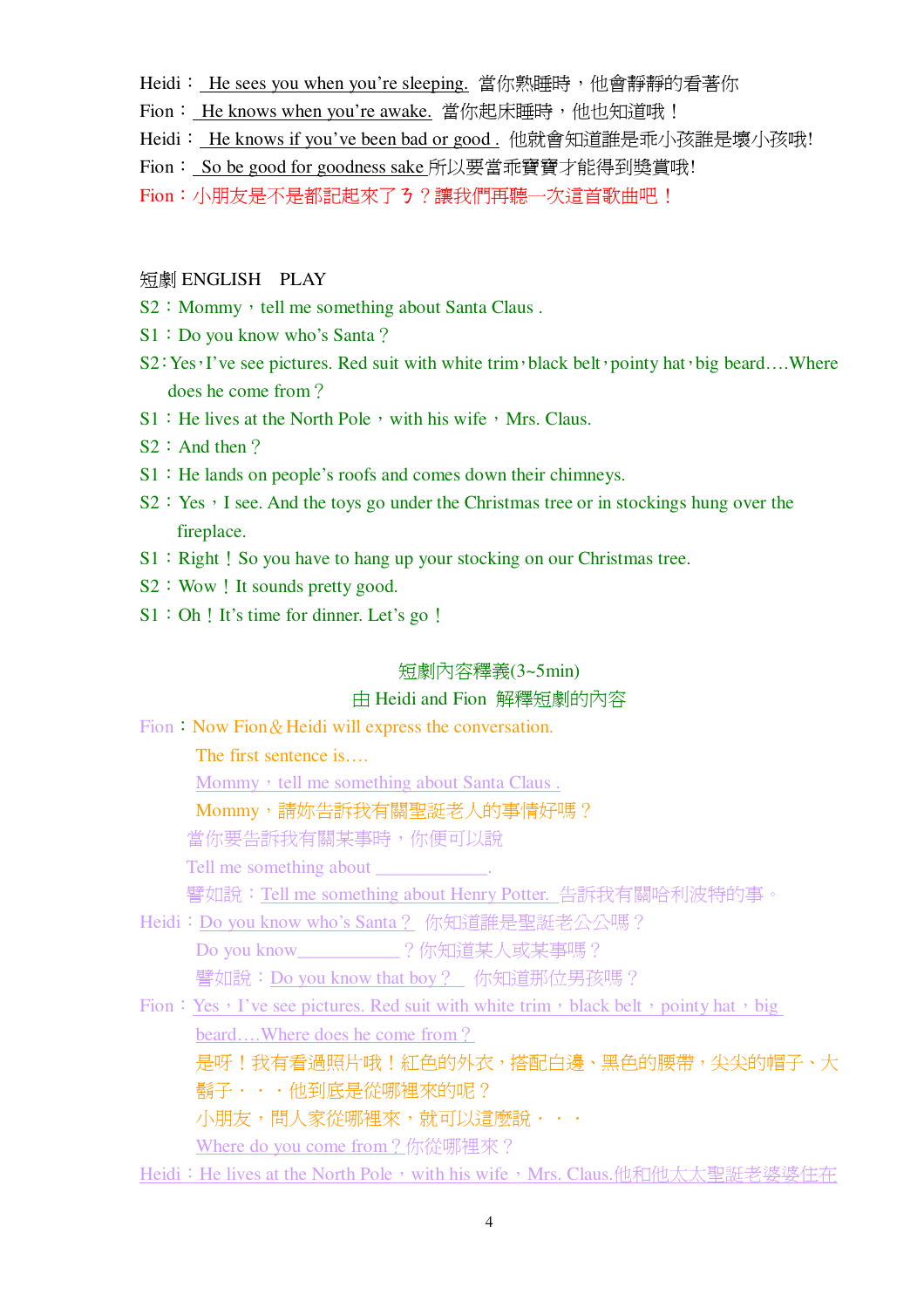北極。 With 跟、和、有著.......

For example: I like shopping with my mother.我喜歡和媽媽一起逛街。

Fion: He lands on people's roofs and comes down their chimneys.他降落在屋頂上然後從煙 囱下來。

Roof 屋頂。 chimney 煙囪

- Heidi: Yes, I see. And the toys go under the Christmas tree or in stockings hung over the fireplace.然後玩具會擺在聖誕樹下或放在吊在壁爐上的襪子裡。 under 在...下方 例如: The pencil is under the desk. 鉛筆就在書桌下方
- Fion: Right! So you have to hang up your stocking on our Christmas tree. Hang up 掛、吊或是掛斷電話 For example: Don't hang up the phone.別掛斷雷話。 Heidi: Wow ! It sounds pretty good. 哇!聽起來很捧哦!

當你認同對方時,便可以這麼說

Fion: Oh! It's time for dinner. Let's go! 該是吃晚餐的時候了 It's time for \_\_\_\_\_\_\_\_\_. (該是….的時候了)

For example: It's time for lunch. 該是吃午餐的時候了。

Heidi: 小朋友, 對於 English Play 的對話內容是不是都了解了呢?讓我們播放一次短劇 內容,之後接著就請 Fion 來幫大家複習歌詞內容哦!

## **Game time (3~5min)**

Fion: Let's review the sentence. Are you ready? S1&S2: Yes, we are ready! Fion: All right! Kelly, you be the first one, please choice the one card.

Oh! you better  $\qquad \qquad \qquad$  |

Kelly 作勢抽出此句, 請導播將此句 show 出此句,

kelly: Oh ! you better watch out ! 待 Kelly 說出答案同時, 再放此句

Fion: Great! You got it! Now Meggy it's your turn.

You better not \_\_\_\_\_\_\_\_.

Meggy 作勢抽出此句,請導播將此句 show 出此句,

Meggy: You better not cry . 待 Meggy 說出答案同時,再放此句

Fion: Very good! But there's the other answer, do you have any idea? Kelly  $: Yes \cdot I got it \cdot II't's...$